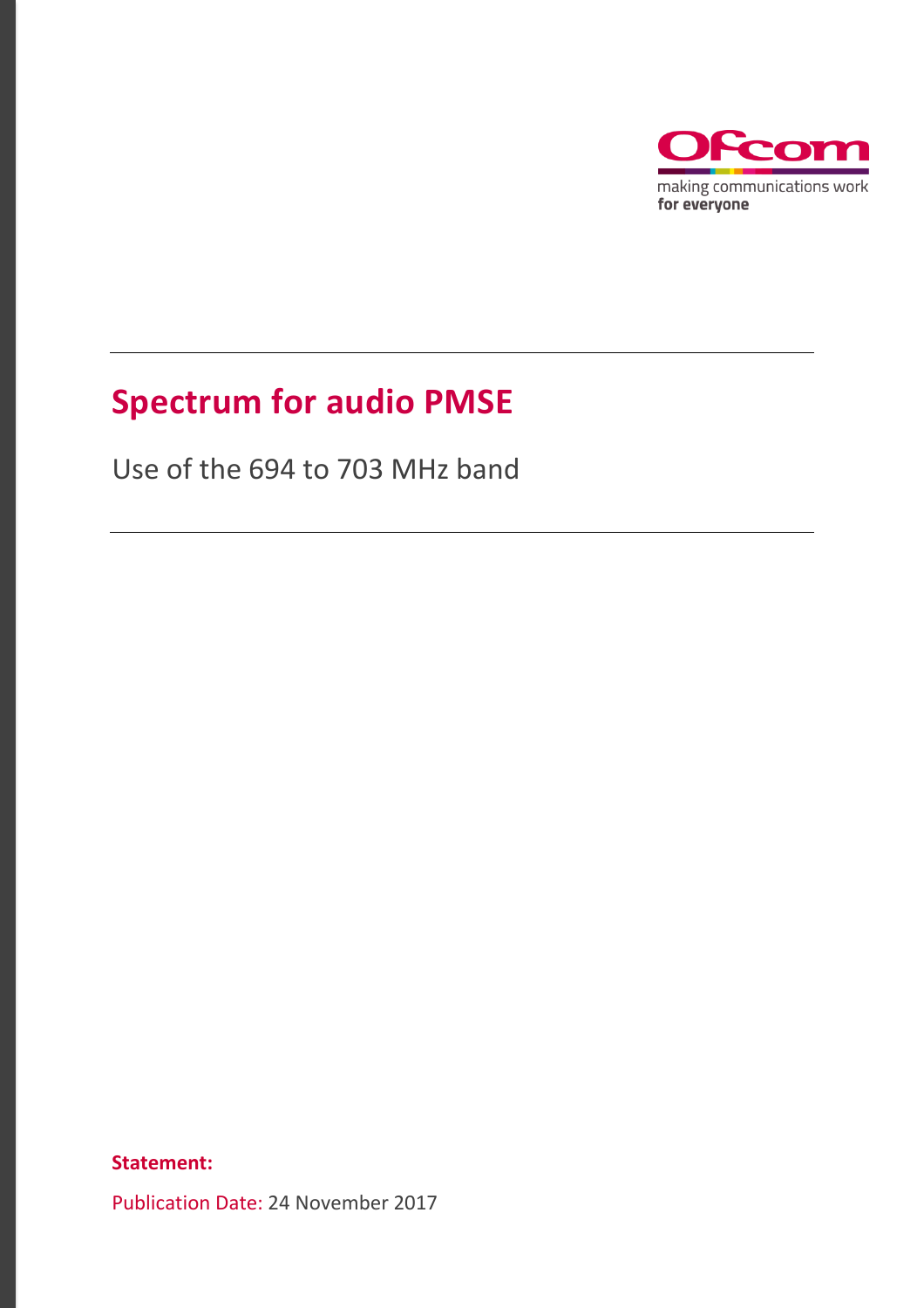# About this document

This statement sets out our decision to allow Programme Making and Special Events (PMSE) users to continue to access the 700 MHz guard band (694 to 703 MHz) beyond 1 May 2020.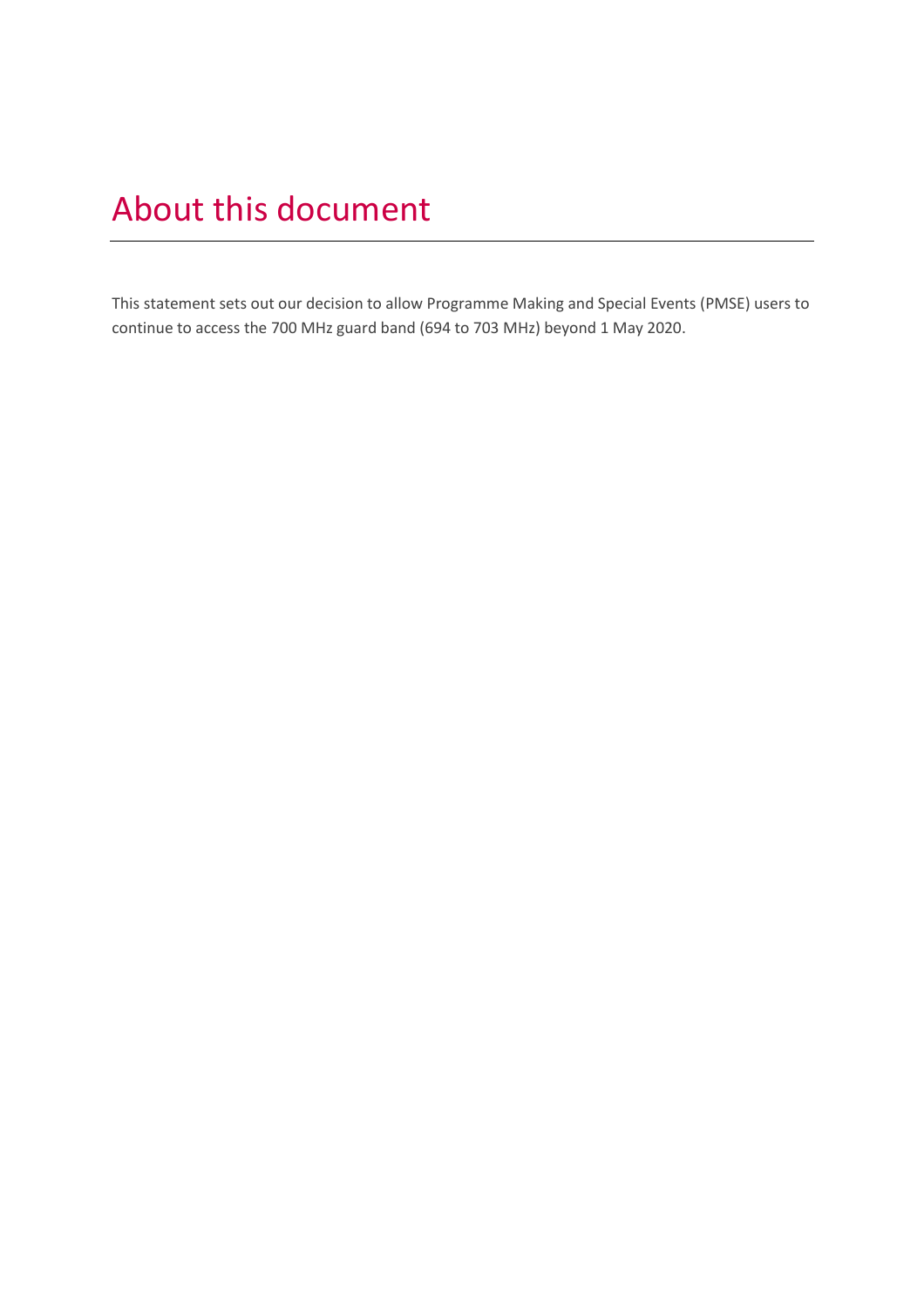# **Contents**

### **Section**

| 1. Executive Summary                    | 1  |
|-----------------------------------------|----|
| 2. Introduction                         | 3  |
| 3. Use of the guard band for audio PMSE | 6  |
| <b>Annex</b>                            |    |
| A1. List of respondents                 | 10 |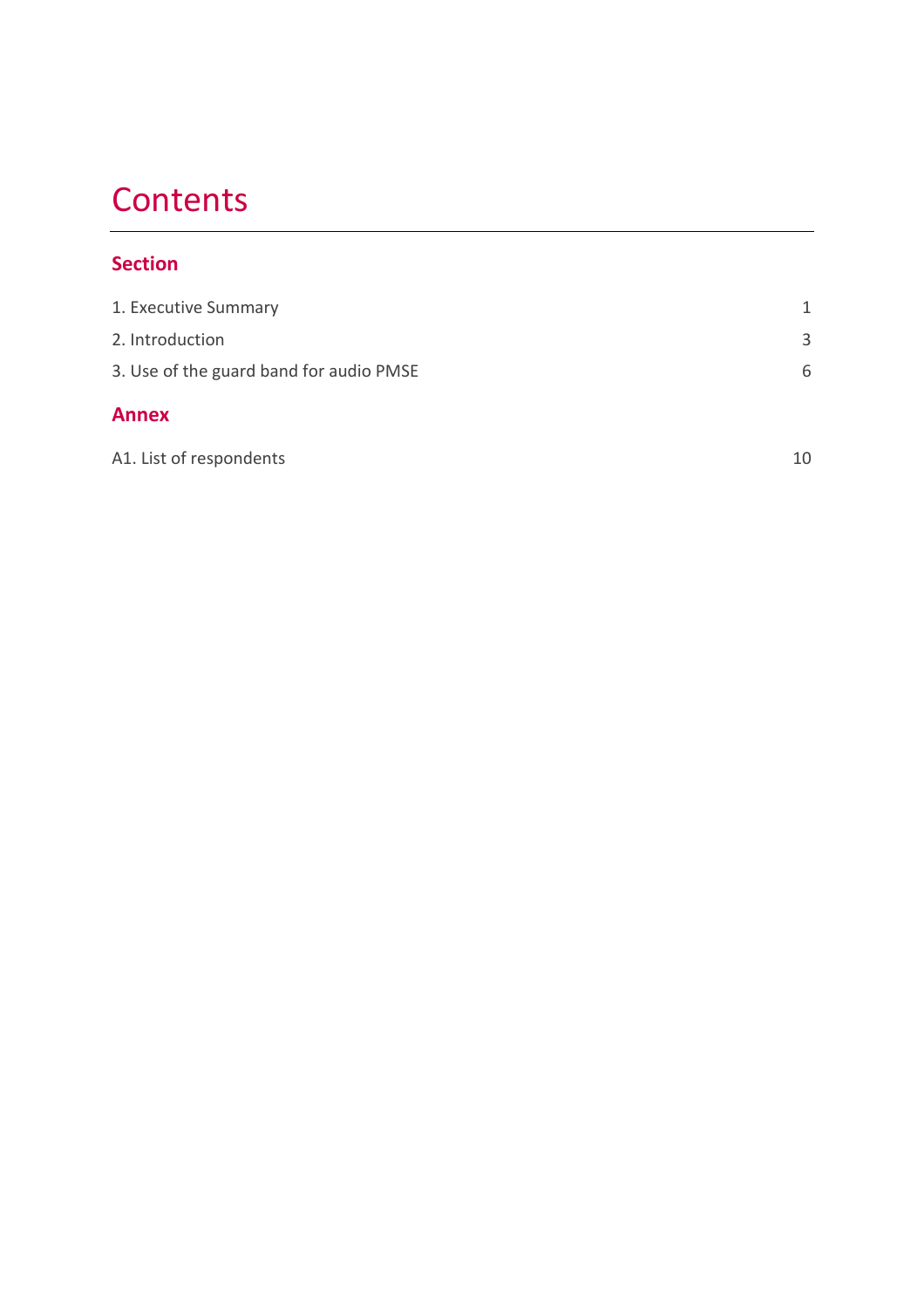# <span id="page-3-0"></span>1. Executive Summary

- 1.1 In November 2014, we published our statement ('the 2014 Statement') setting out our decision to make valuable spectrum between 694 and 790 MHz (the '700 MHz band') available for use for mobile data services. $1$  This is a key part of our broader strategy for ensuring that sufficient spectrum is available to meet projected increases in demand for mobile data. To enable this, it is necessary to clear Digital Terrestrial Television (DTT) and Programme Making and Special Events (PMSE) services from the band. We refer to our work on this as the '700 MHz clearance programme'.
- 1.2 In October 2016, we published a statement ('the 2016 statement')<sup>2</sup> setting out our decision on key aspects of the 700 MHz clearance programme, including our aim to accelerate the release of the 700 MHz band to Q2 2020. In the 2016 statement we gave notice to PMSE users that from 1 May 2020 they will no longer have access to the 700 MHz band to deliver their services. We subsequently published a progress update on the 700 MHz clearance programme in October 2017 which confirmed that the programme is on track to meet our target date for completion of 700 MHz clearance in Q2 2020.<sup>3</sup>
- 1.3 On 20 April 2017, we published a consultation detailing our proposal to allow audio PMSE to have continued access to the 694 to 703 MHz band ('the consultation'). <sup>4</sup> This spectrum, also referred to as 'the guard band', is required to protect DTT reception below 694 MHz from interference from mobile data services transmitting above 703 MHz.
- 1.4 This statement sets out stakeholders' responses to the consultation and our consideration of those responses. Having carefully considered the responses, we have decided to allow audio PMSE services, namely those using wireless microphones, in-ear monitor systems or audio links, to continue to access the guard band beyond 1 May 2020 as proposed. Access will be granted on a coordinated basis in line with our current approach to the 470 to 694 MHz band.
- 1.5 This decision takes into account the options for use of the guard band set out in the European Commission Implementing Decision 2016/687 ('the RSC Decision'). 5 That EC

<sup>2</sup> See Ofcom's 2016 Statement 'Maximising the benefits of 700 MHz clearance'

 $\overline{a}$ 

<sup>1</sup> See Ofcom's 2014 Statement 'Decision to make the 700 MHz band available for mobile data'

https://www.ofcom.org.uk/ data/assets/pdf file/0024/46923/700-mhz-statement.pdf

https://www.ofcom.org.uk/ data/assets/pdf file/0031/92659/Maximising-the-benefits-of-700-MHzclearance-[Statement.pdf](https://www.ofcom.org.uk/__data/assets/pdf_file/0031/92659/Maximising-the-benefits-of-700-MHzclearance-Statement.pdf)

<sup>3</sup> https://www.ofcom.org.uk/\_\_data/assets/pdf\_file/0022/106933/700mhz-clearance-timescalereview.pdf?utm\_source=updates&utm\_medium=email&utm\_campaign=700mhz-update

<sup>4</sup> See Ofcom's 2017 Consultation 'Spectrum for audio PMSE: Proposed use of the 694 to 703 MHz guard band' [https://www.ofcom.org.uk/\\_\\_data/assets/pdf\\_file/0016/100942/700-mhz-guard-band-pmse.pdf](https://www.ofcom.org.uk/__data/assets/pdf_file/0016/100942/700-mhz-guard-band-pmse.pdf)

<sup>5</sup> Commission Implementing Decision (EU) 2016/687 of 28 April 2016 on the harmonisation of the 694-790 MHz frequency band for terrestrial systems capable of providing wireless broadband electronic communications services and for flexible national use in the Union[: http://eur-lex.europa.eu/legal-content/EN/TXT/PDF/?uri=CELEX:32016D0687&from=EN](http://eur-lex.europa.eu/legal-content/EN/TXT/PDF/?uri=CELEX:32016D0687&from=EN)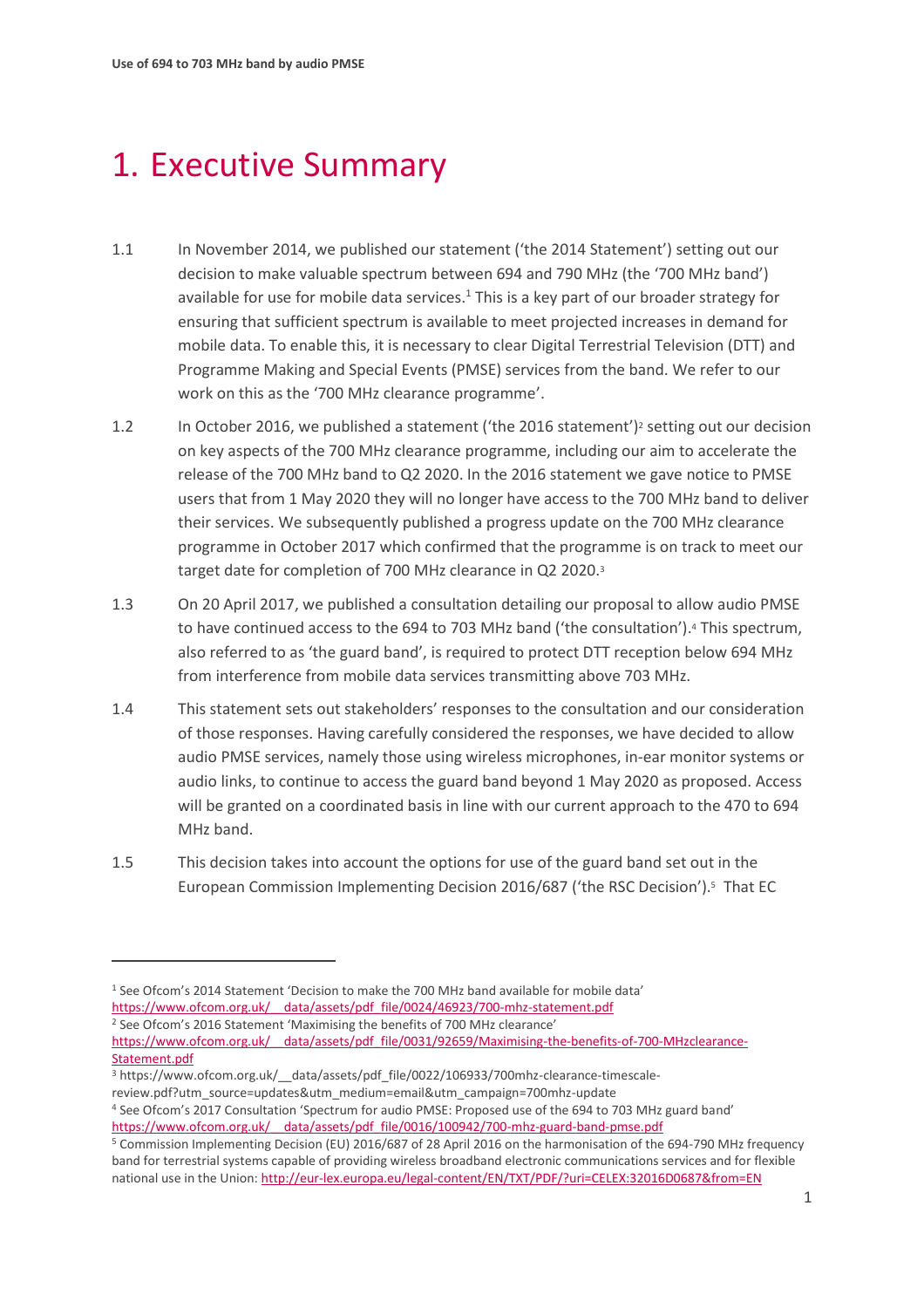Decision sets out uses for which the 700 MHz band may be made available by Member States, including the option of use of the guard band by PMSE.

- 1.6 We consider that there are benefits in allowing PMSE users to have continued access to the guard band. Our decision takes account of our specific duties in relation to spectrum management, in particular securing the optimal use of the radio spectrum.
- 1.7 Continued access to the guard band by PMSE services is likely to secure the optimal use of this spectrum and maximise the benefits to UK citizens and consumers. We set out our reasoning in full in Section 3 of this statement.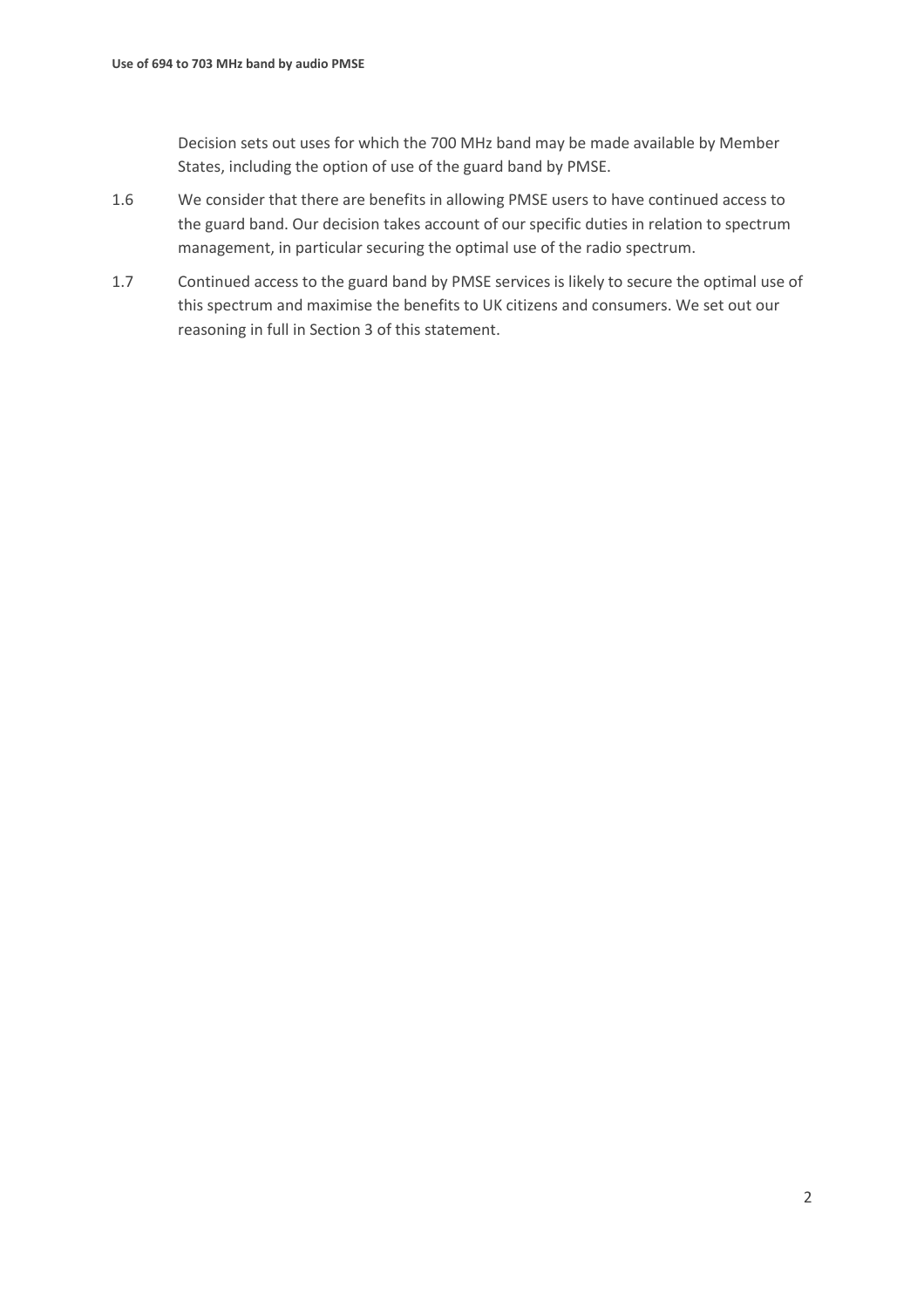# <span id="page-5-0"></span>2. Introduction

- 2.1 Our 2014 statement set out our decision to make available the frequencies between 694 and 790 MHz for use for mobile data services. The first 9 MHz of this frequency range forms a 'guard band' to protect DTT from interference from new mobile services.
- 2.2 Our October 2016 statement set out our decisions relating to key aspects of the RSC Decision and the 700 MHz clearance programme:
	- we took the spectrum management decision to work towards accelerating the programme by 18 months and release the 700 MHz band for use for mobile data services in Q2 2020 (our target date for completion of 700 MHz clearance was confirmed in our October 2017 update<sup>6</sup>); and
	- we served notice to PMSE users who operate in the 700 MHz band that, from 1 May 2020, they will no longer have access to the spectrum in this band to deliver their services.
- 2.3 On 20 April 2017, we published a consultation<sup>7</sup> detailing our proposal to allow PMSE users to continue to access the 700 MHz guard band beyond 1 May 2020. This statement sets out stakeholders' responses to that consultation and our consideration of those responses. Having carefully considered the responses, we set out our decision to allow audio PMSE, namely wireless microphones, in-ear monitor systems and audio links, to continue to access the 700 MHz guard band beyond 1 May 2020.

## **European Commission decisions on the 700 MHz band**

- 2.4 The RSC Decision specifies the harmonised technical conditions of use for the 700 MHz band for mobile data and other services (specifically, wireless audio PMSE equipment, PPDR radio communications and M2M communications). The band is to be made available for use for mobile data services by 30 June 2020 (in accordance with Decision (EU) 2017/899 from the European Parliament and Council<sup>8</sup> ).
- 2.5 The RSC Decision also gives EU Member States the option to make all or part of the guard band between 694 to 703 MHz available for PMSE services.

 $\overline{a}$ 

<sup>6</sup> <sup>6</sup> https://www.ofcom.org.uk/\_\_data/assets/pdf\_file/0022/106933/700mhz-clearance-timescalereview.pdf?utm\_source=updates&utm\_medium=email&utm\_campaign=700mhz-update

<sup>7</sup> https://www.ofcom.org.uk/ data/assets/pdf file/0016/100942/700-mhz-guard-band-pmse.pdf

<sup>8</sup> Decision (EU) 2017/899 of the European Parliament and of the Council of 17 May 2017 on the use of the 470-790 MHz frequency band in the Union.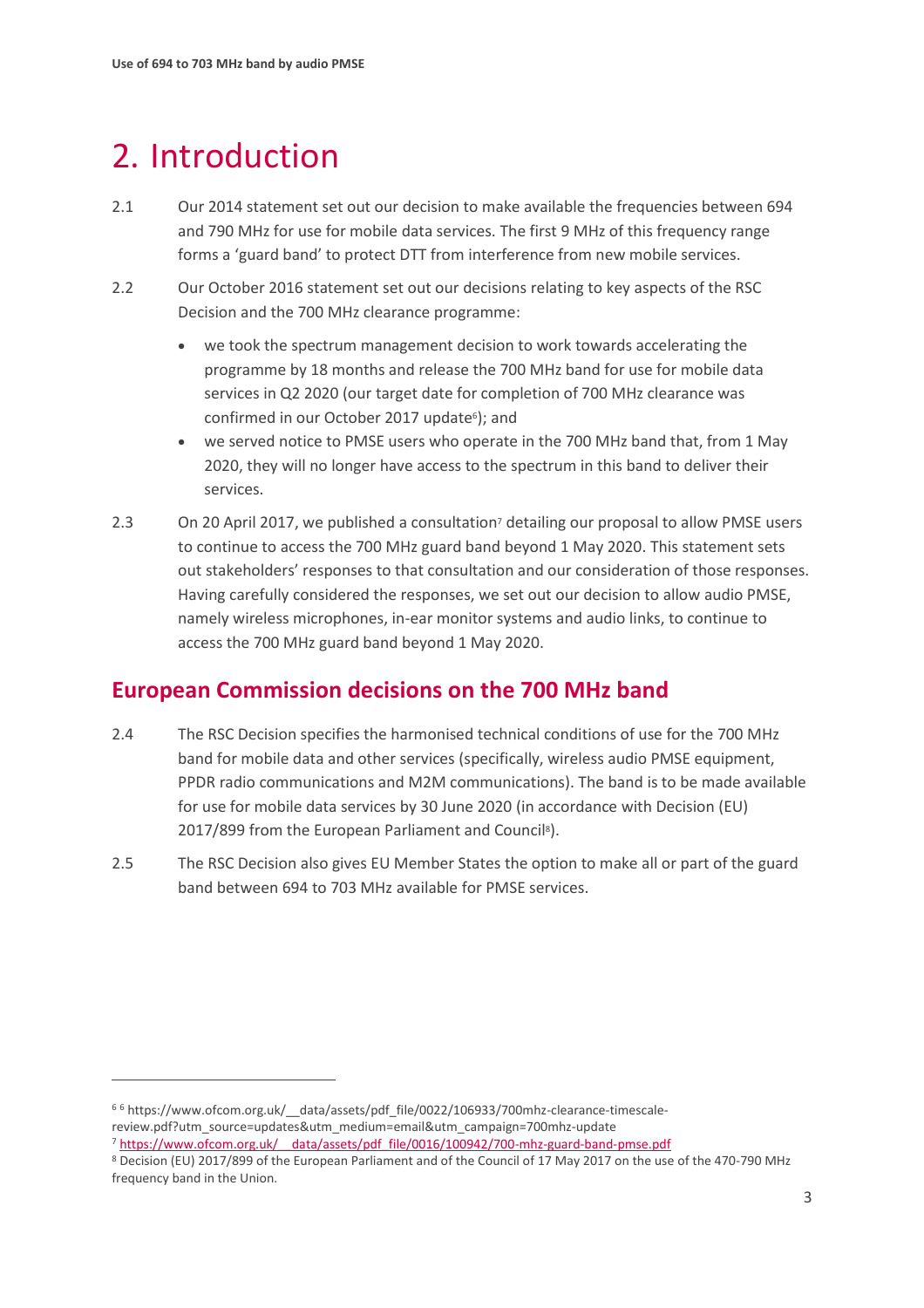$\overline{a}$ 

## **Legal context and analytical framework**

#### **Ofcom's specific duties and powers related to spectrum management**

- 2.6 In making the decisions set out in this statement we have had regard to, and acted in accordance with, our statutory duties, including in particular our duty to secure the optimal use of the radio spectrum.
- 2.7 Ofcom's responsibilities for spectrum management are set out primarily in two Acts of Parliament which confer on us our specific functions, powers and duties in respect of spectrum (and the other sectors we regulate): The Communications Act 2003 (the '2003 Act') and the Wireless Telegraphy Act 2006 (the 'WT Act').<sup>9</sup>
- 2.8 Amongst our functions and powers in relation to spectrum are the making available of frequencies for use for particular purposes and the granting of rights of use through wireless telegraphy licences and licence exemptions.
- 2.9 Our principal duties under the 2003 Act, when carrying out our functions and exercising our powers, are to further the interests of citizens and consumers, where appropriate by promoting competition. In doing so, we are also required (among other things) to secure the optimal use of spectrum. We must also have regard to (i) the desirability of promoting competition in relevant markets; (ii) the desirability of encouraging investment and innovation in relevant markets; (iii) the desirability of encouraging the availability and use of high speed data transfer services throughout the United Kingdom; and (iv) the different needs and interests, so far as the use of the electro-magnetic spectrum for wireless telegraphy is concerned, of all persons who may wish to make use of it.
- 2.10 Additionally, in carrying out our spectrum functions, we have a duty under section 3 of the WT Act to have regard, in particular, to: (i) the extent to which the spectrum is available for use or further use for wireless telegraphy; (ii) the demand for use of that spectrum for wireless telegraphy; and (iii) the demand that is likely to arise in future for the use of that spectrum for wireless telegraphy. We also have a duty to have regard, in particular, to the desirability of promoting: (i) the efficient management and use of the spectrum for wireless telegraphy; (ii) the economic and other benefits that may arise from the use of wireless telegraphy; (iii) the development of innovative services; and (iv) competition in the provision of electronic communications services.
- 2.11 We have reached the decision set out in this document by reference to these statutory duties. Our view is that it is consistent with these duties. In particular, it reflects demand for spectrum for use for PMSE services. In doing so, they would secure optimal use of the spectrum.

<sup>9</sup> The European Common Regulatory Framework for electronic communications (in particular, the Framework Directive and the Authorisation Directive) sets out the broad legal framework for how spectrum should be authorised and managed in the UK and aims to harmonise the regulation of electronic communications networks and services throughout the European Union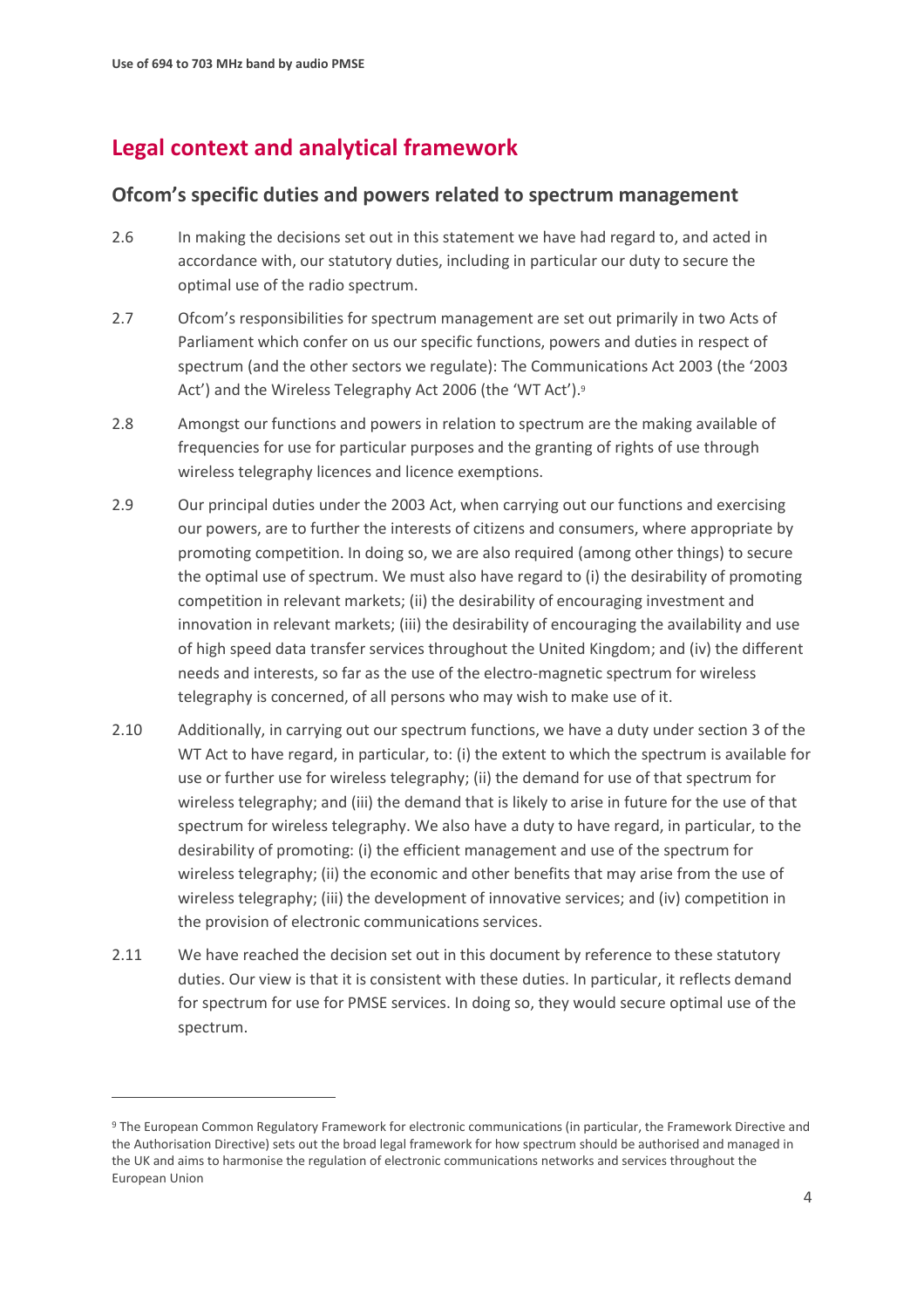#### **Impact Assessment**

- 2.12 Section 7 of the 2003 Act provides that where we are proposing to do anything for the purposes of or in connection with the carrying out of our functions, and it appears to us that the proposal is important, we are required to carry out and publish an assessment of the likely impact of implementing the proposal, or a statement setting out our reasons for thinking that it is unnecessary to carry out such an assessment. Where we publish such an assessment, stakeholders must have an opportunity to make representations to us about the proposal to which the assessment relates.
- 2.13 Impact assessments provide a valuable way of assessing different options for regulation and showing why the preferred option was chosen. They form part of best practice policymaking. As a matter of policy, Ofcom is committed to carrying out impact assessments in relation to the great majority of our policy decisions. For further information about our approach to impact assessments, see the guidelines, "Better policy-making: Ofcom's approach to impact assessment", on our website.<sup>10</sup>
- 2.14 In the consultation document, we set out, and consulted upon, the impact of our proposed decision (which we are now making). The analysis in that document was an impact assessment as defined in section 7 of the 2003 Act.

#### **Equality Impact Assessment**

 $\overline{a}$ 

- 2.15 Ofcom is also required by statute to assess the potential impact of all its functions, policies, projects and practices on the following equality groups: age, disability, gender, gender reassignment, pregnancy and maternity, race, religion or belief and sexual orientation. Equality Impact Assessments (EIAs) also assist us in making sure that we are meeting our principal duty of furthering the interests of citizens and consumers regardless of their background or identity.
- 2.16 The decision set out in this document follow the decisions we made in the 2014 and 2016 Statements to clear the 700 MHz band and the notice we gave to PMSE users about the use of that band. In reaching those decisions we conducted an EIA to understand if changes of use of the 700 MHz band could disproportionately affect any particular group of consumers or raise specific issues for groups that are protected under equality laws. In relation to the decision set out in this statement, we have not identified any further differential impact of our proposals in relation to the identified equality groups.

<sup>10</sup> See Ofcom's publication, 'Better Policy Making: Ofcom's approach to Impact Assessment' https://www.ofcom.org.uk/ data/assets/pdf file/0026/57194/better\_policy\_making.pdf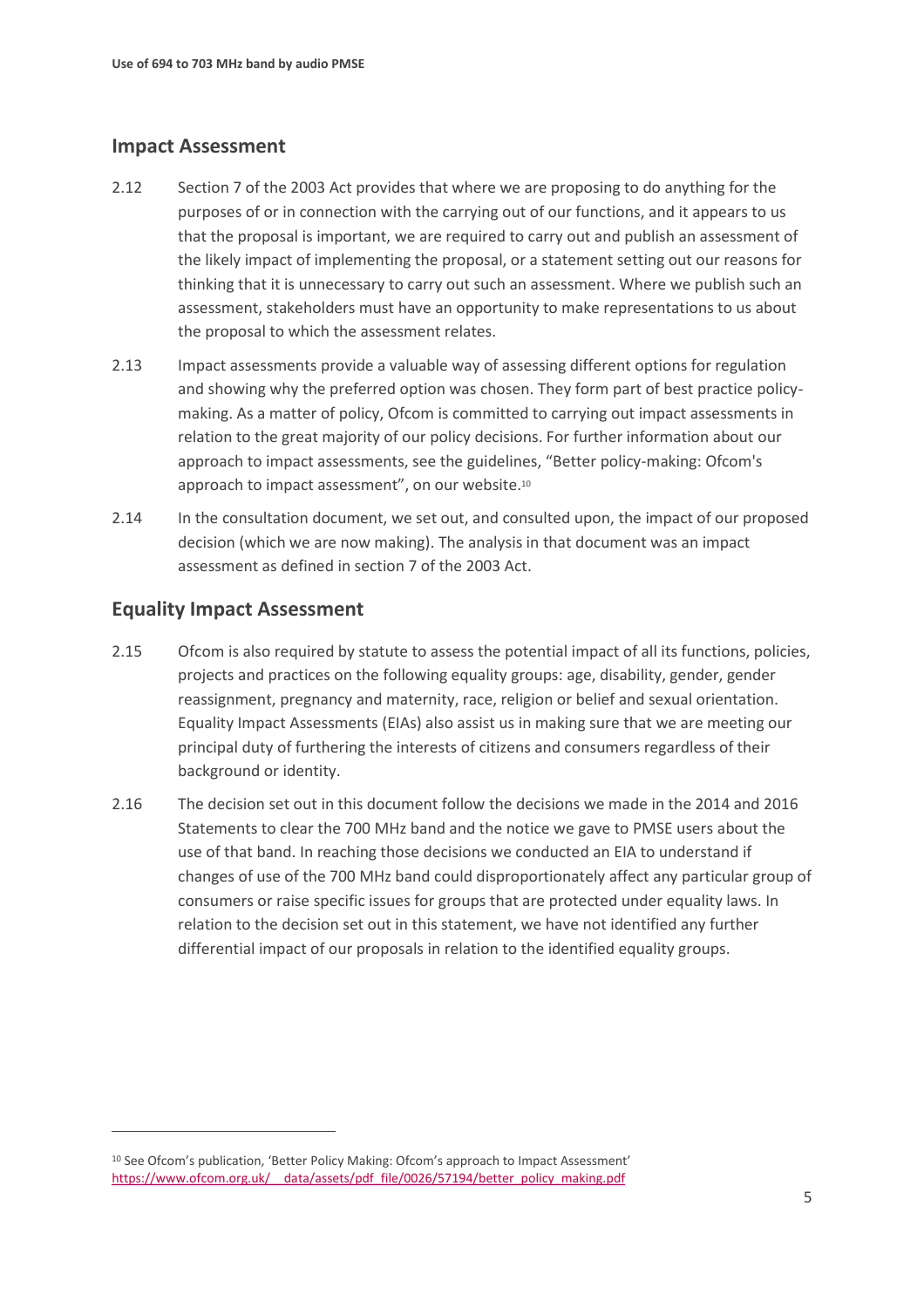# <span id="page-8-0"></span>3. Use of the guard band for audio PMSE

## **Summary of proposals**

- 3.1 In our consultation, we proposed to allow audio PMSE services to have continued access to the 694 to 703 MHz band for the following reasons.
- 3.2 PMSE users will lose access to the 700 MHz band from 1 May 2020. We considered that there would be a benefit in continuing to make the guard band available to those users in addition to alternative frequencies they can use, such as in the 470 to 694 MHz band and the 960 to 1164 MHz band.
- 3.3 The guard band frequencies would be a continuation of the 470 to 694 MHz band, currently used by PMSE users. As such, PMSE users may therefore be able to continue using existing equipment which tunes to these frequencies and avoid incurring the costs of moving to alternative bands.
- 3.4 Although there may be some risk of interference from mobile uplink transmissions in the adjacent band (703 to 733 MHz) depending on a number of factors such as frequency separation between the mobile transmitter and PMSE receiver, our provisional view was that PMSE users could apply a suitable frequency separation to ensure the necessary quality of service while maximising the utility of the guard band. We considered that, in most cases, PMSE users would be unlikely to operate immediately adjacent to the boundary.
- 3.5 It did not appear to us that there are viable alternative uses of the guard band in the UK other than for PMSE services (when considering the options of use identified in the RSC Decision). On that basis, allowing PMSE services to continue to operate will be more beneficial than the alternative of the spectrum being unused. We also considered that the economic benefits of the 700 MHz clearance programme would remain unchanged as a result of our proposal.
- 3.6 Our provisional conclusion was that our proposal to allow PMSE to continue to access the guard band would generate benefits for PMSE users and equipment manufacturers while preserving the benefits of the 700 MHz clearance programme. It would safeguard ongoing benefits that PMSE services provide to UK citizens and consumers and secure optimal use of spectrum.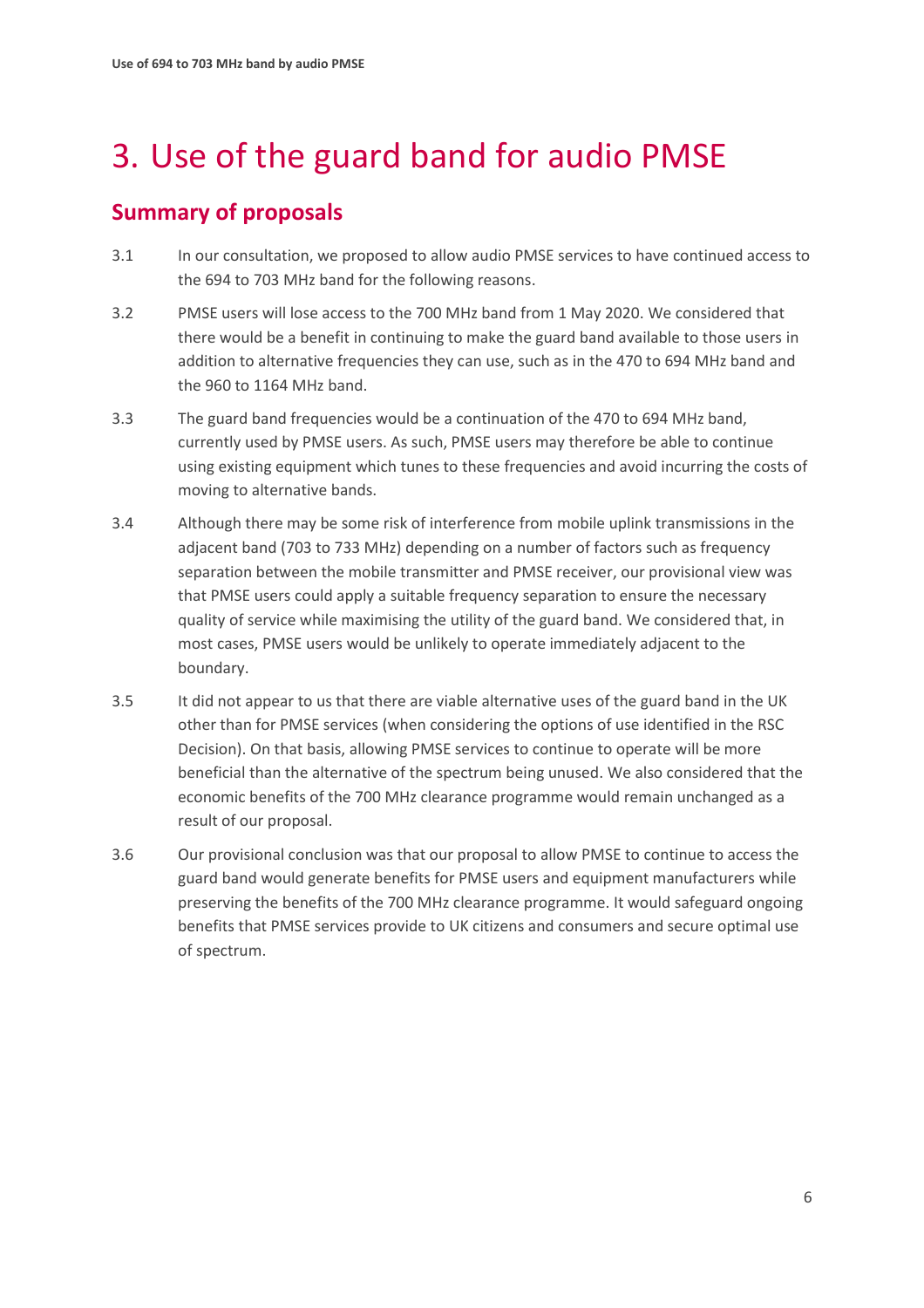## **Consultation question**

3.7 In our consultation we asked the following question:

Question 1: Do you have any comments on our proposal to allow audio PMSE services to operate in the guard band from 694 to 703 MHz, and that this would be a benefit to PMSE users?

### **Overview of responses**

- 3.8 We received nine responses to our consultation from PMSE stakeholders, including broadcasters. We have published seven of these on our website.<sup>11</sup> Two were marked by the respondent as confidential and are not published there, although we have incorporated non-attributed summaries of confidential responses in this statement. A list of the non-confidential respondents is included in Annex A1.
- 3.9 Generally, respondents were supportive of our proposal concerning use of the guard band. They did not disagree with our view that allocating the guard band to PMSE use would secure optimal use of spectrum. However, most also raised issues concerning spectrum quality if it were made available and how our decision in relation to the guard band might affect funding to PMSE equipment owners who would no longer have access to the 700 MHz band (a subject of a separate Ofcom consultation).
- 3.10 We provide a more detailed summary of responses in the following section, and our consideration of them, before setting out our decision.

## **Summary of Responses**

 $\overline{a}$ 

#### **Stakeholders broadly supported using the guard band for PMSE**

- 3.11 A number of respondents (including Autograph Sound Recording Ltd, Better Sound Ltd, BEIRG, DTG) welcomed our proposal to make the guard band available for PMSE. Some, including BEIRG, noted that access to spectrum which will not contain DTT transmissions will be of benefit to the PMSE sector.
- 3.12 However, most respondents (including Autograph Sound, BBC, BEIRG, DTG and Sky) also expressed reservations relating to the unknown quality of the guard band spectrum and its suitability for the delivery of high profile PMSE events and live productions. The concerns raised relate to the risk of interference to PMSE from mobile uplink data services which would not be known until these services have been deployed in the adjacent 703 to 733 MHz band.

<sup>&</sup>lt;sup>11</sup> The full text of non-confidential responses can be found on our website: [https://www.ofcom.org.uk/consultations-and](https://www.ofcom.org.uk/consultations-and-statements/category-1/700-mhz-guard-band-pmse)[statements/category-1/700-mhz-guard-band-pmse](https://www.ofcom.org.uk/consultations-and-statements/category-1/700-mhz-guard-band-pmse)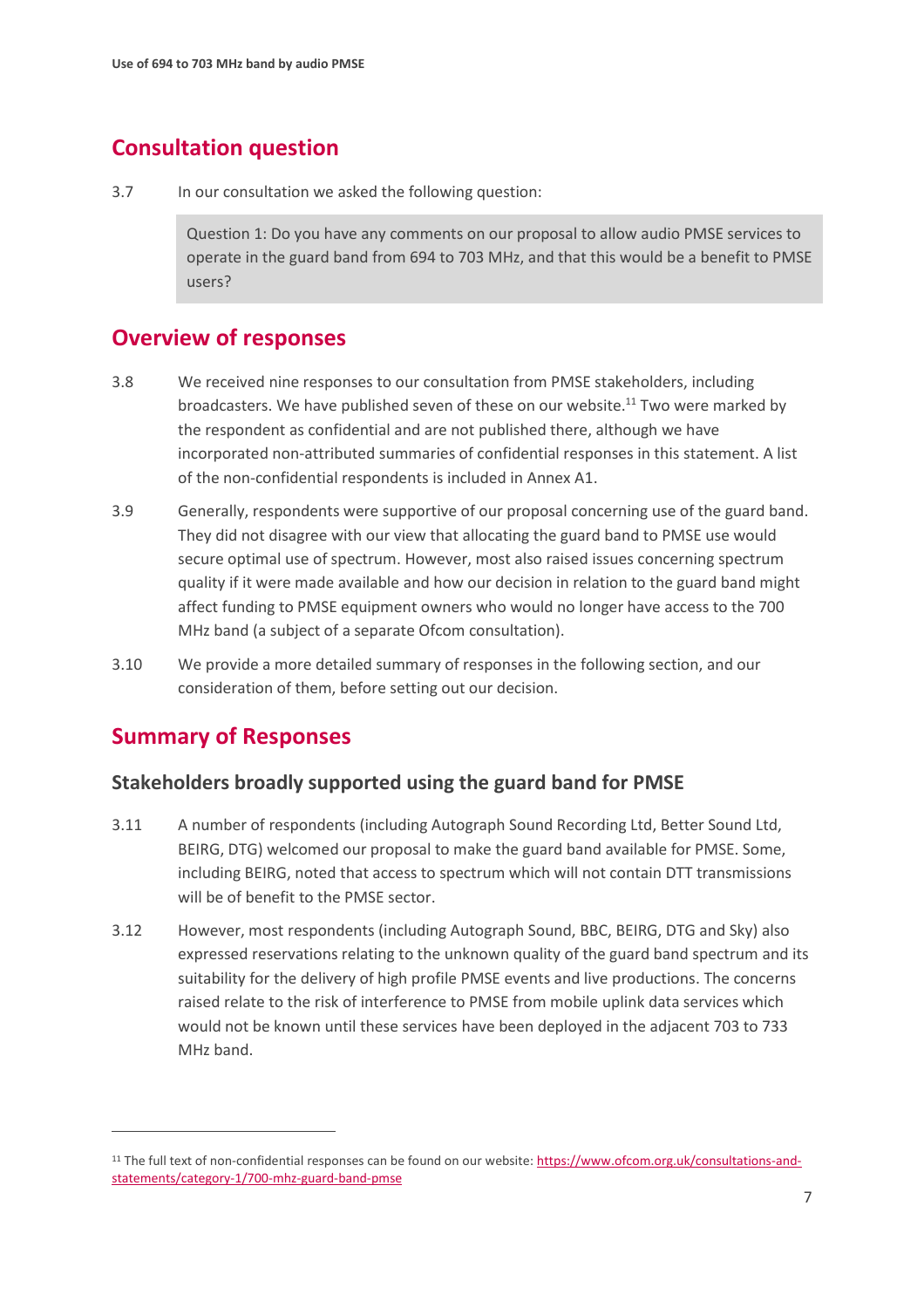- 3.13 The BBC, for example, noted that interference from mobile services could cause a disrupted viewing experience on television or cause loss or degradation of audio quality during outdoor music events. Until mobile services are deployed, they would not know how much interference there would be and in which locations spectrum would be useful.
- 3.14 Stakeholders also raised issues in relation to Ofcom's funding consultation.<sup>12</sup> One respondent stated that their support for our guard band proposal was subject to the guard band not being taken into consideration when determining PMSE equipment owners' eligibility for funding. One respondent to the consultation on funding support for PMSE equipment owners disagreed with the proposal to make the guard band available on the grounds that it may affect eligibility for funding.
- 3.15 Separately, two respondents, Autograph Sound and BEIRG, asked Ofcom to clarify the method of authorisation in their responses. Autograph Sound said that it should be available on a coordinated basis. BEIRG said that they would welcome detail on how access to the guard band would be authorised and that it makes most sense to allow access to the guard band spectrum on a coordinated basis.

### **Our response**

 $\overline{a}$ 

### **Making available the guard band and unknown spectrum quality**

- 3.16 We acknowledged in the consultation on the proposed use of the guard band that there may be some risk to PMSE users operating in the guard band from mobile uplink data services in the adjacent band, 703 to 733 MHz. It remains our view that PMSE users would, in most cases, be unlikely to operate immediately adjacent to the 703 MHz boundary and could apply a suitable frequency separation to ensure the necessary quality of service while maximising the utility of the guard band. The size of the frequency separation would depend on local factors and the PMSE requirement would be determined on a case by case basis by the PMSE user.
- 3.17 Many respondents commented on our proposal to make the guard band available for PMSE use by reference to how they might use the spectrum and their concerns about the uncertain quality of the spectrum.
- 3.18 We have considered these responses carefully. In our judgment, there would be benefits in making the guard band available to PMSE users - respondents to the consultation recognised the benefit of having additional spectrum available for use. We also consider that, by permitting continued access in this way, PMSE users may be able to continue using existing equipment which tunes to these frequencies and avoid incurring the costs of moving to alternative bands. At the same time, it would preserve the benefits of the 700 MHz clearance programme.
- 3.19 In addition, our duties under the WT Act include in particular securing the optimal use of the radio spectrum. Allocating the guard band to PMSE users would secure such use. When

<sup>12</sup> [https://www.ofcom.org.uk/\\_\\_data/assets/pdf\\_file/0021/100965/700mhz-band-pmse-funding.pdf](https://www.ofcom.org.uk/__data/assets/pdf_file/0021/100965/700mhz-band-pmse-funding.pdf)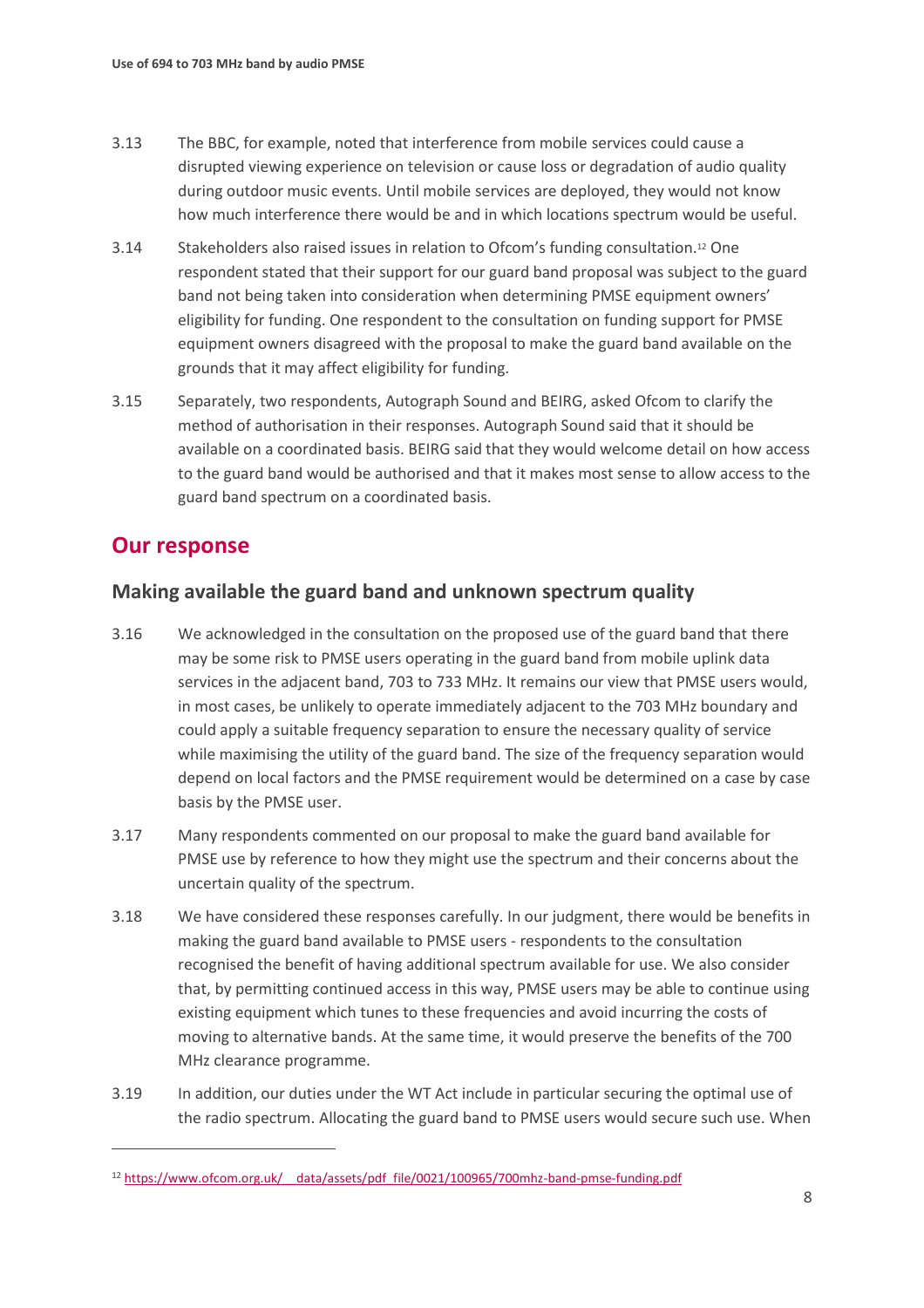considering the options of use identified in the RSC Decision there are no other viable alternative uses of the guard band in the UK and it would therefore lie unused if we did not make it available for PMSE. Whilst we note respondents' comments about the uncertain spectrum quality, PMSE users will be able to assess for themselves whether and how they should use those frequencies, and in some cases, whether or not to accept the risks of interference from mobile. Where PMSE users can make viable use of this spectrum it will be a benefit to them and the services they provide to citizens and consumers.

#### **Impact of guard band availability on funding for PMSE**

3.20 Our decision on the use of the guard band is based on our duty to secure the optimal use of the radio spectrum. We will address the matters relating to the funding scheme for clearance, which were raised in this consultation, in the forthcoming statement on support for PMSE equipment owners.

#### **Licensing of access to the guard band**

3.21 We will make access to the guard band available on a coordinated basis. This is consistent with our view that the frequencies would be a continuation of the 470 to 694 MHz band, which is authorised for PMSE on the same basis (with the exception of channel 38 (606 to 614 MHz), access to which is authorised as part of the UHF Shared Licence).

### **Our decision**

- 3.22 We consider there would be benefits to PMSE users from being able to access the guard band. As we consider there are no viable alternative uses under the options permitted in the RSC Decision, this is a better outcome than the spectrum being unused. The guard band frequencies would be a continuation of the 470 to 694 MHz band currently used by PMSE services. PMSE users will therefore be able to continue using existing equipment capable of tuning to the guard band frequencies and we think that there would continue to be a viable market for PMSE equipment that tunes to the guard band.
- 3.23 Having carefully considered stakeholder responses to our consultation, we have decided to allow audio PMSE users to have access to the 694 to 703 MHz band. We have made our decision on the use of the guard band on the grounds of spectrum efficiency. Use of the guard band by PMSE services is likely to result in the optimal use of spectrum and maximise the benefits to UK citizens and consumers.